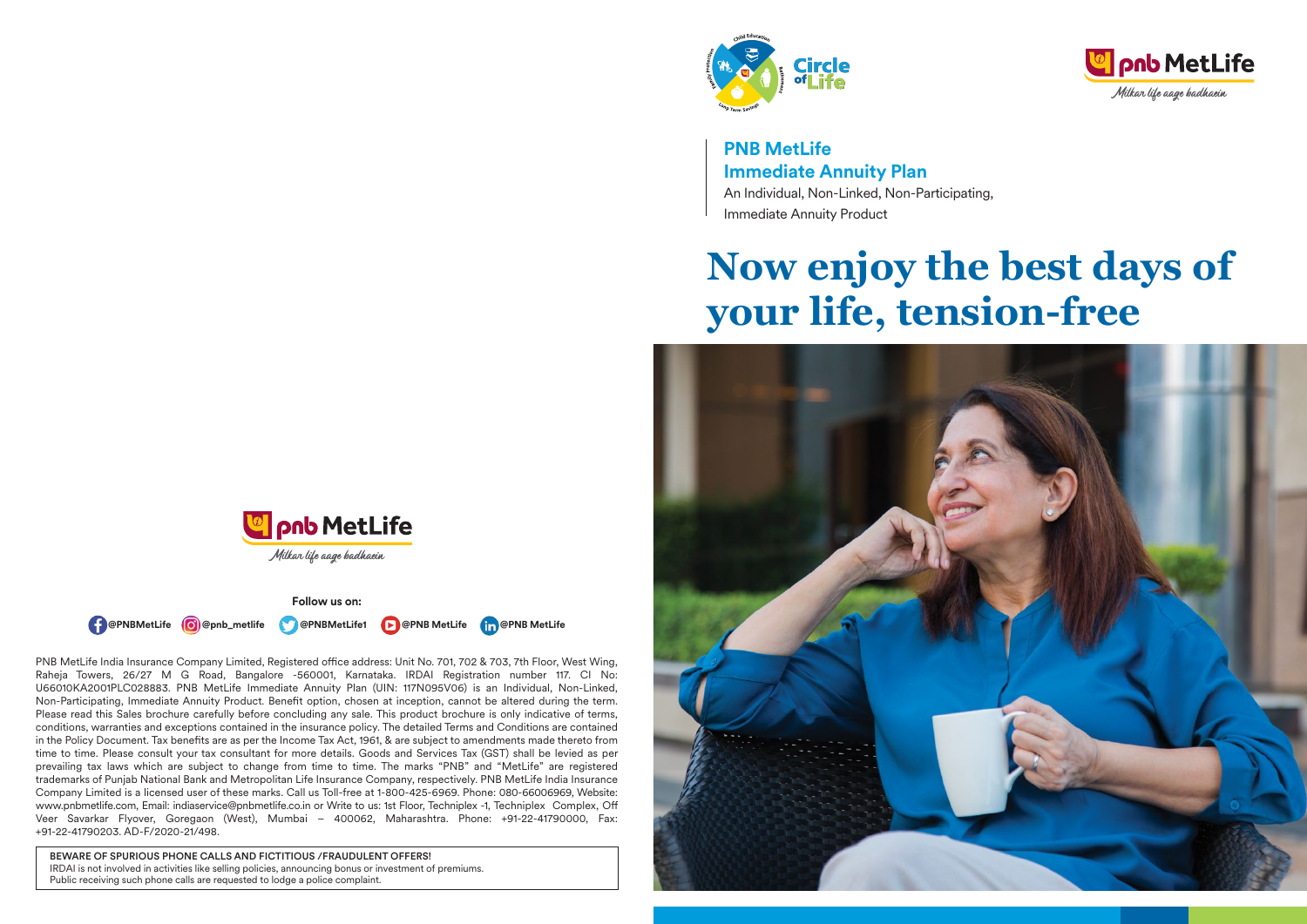# **PNB MetLife Immediate Annuity Plan**

#### **An Individual, Non-Linked, Non-Participating, Immediate Annuity Product**

To lead a comfortable life post retirement, you require financial security through regular income.

With PNB MetLife's Immediate Annuity Plan, customize your retirement plan the way you want & get guaranteed income for the rest of your life.

## **With PNB MetLife Immediate Annuity Plan**

- Pay only once to ensure guaranteed income for your lifetime
- Secure lifetime income for your spouse, even if you are not around
- Leave a legacy for your family through return of invested capital, on your demise
- Receive increasing income to take care of rising expenses

# **Key benefits**



 **Pay only once:** Utilize either the vesting proceeds of your deferred pension policy or your own accumulated funds

# **Create your own annuity plan**:

- o Choose amongst a wide range of annuity options
- o Select the frequency of your payout- monthly, quarterly, half-yearly or yearly



#### **Protect your family:**

- o Cover your spouse through our Joint Life annuity options
- o Leave a legacy for your family through our Return of Purchase Price/ Balance annuity options
- o NPS Family Pension Option (Exclusively for National Pension System Subscribers).

## **How does your plan work?**

- At the outset, choose your annuity option based on your needs. Some key deliberations may include:
	- Do you need annuity for self or for your spouse too?
	- Would you prefer a higher lifetime income or leave a legacy for your family?
	- Do you want an increasing income to take care of rising expenses?
	- Would you want to guarantee income for a fixed number of years, even if you die early
- Decide on investment amount (purchase price) and your source of funds to purchase the plan:
	- Tied Annuity option: Utilize the vesting proceeds of your PNB MetLife deferred pension plan/ Group Superannuation plan
	- Standalone Annuity option: Utilize the vesting proceeds of a deferred pension plan of some other
- Choose your annuity payout frequency.
- Receive guaranteed income for lifetime, based on your annuity option and chosen frequency.

#### **Let's take an example:**

Atul, aged 55, is a successful businessman who opts for PNB MetLife Immediate Annuity Plan for securing his old age. He selects monthly pay outs with Life Annuity with return of purchase price option and makes a one-time premium payment of Rs. 50 lakh.

- Atul starts receiving an annuity of Rs. 24,853. till the time of his death
- After 20 years of annuity pay outs, Atul passes away suddenly. His wife, who is his nominee, gets Rs. 50 lakh as Death Benefit.

# **Plan at a Glance**

|                                         | <b>Standalone Annuity</b>                                                                                                                                                                                                                                                         | <b>Tied Annuity</b>                                                                                                                                                                                                                                                      |  |
|-----------------------------------------|-----------------------------------------------------------------------------------------------------------------------------------------------------------------------------------------------------------------------------------------------------------------------------------|--------------------------------------------------------------------------------------------------------------------------------------------------------------------------------------------------------------------------------------------------------------------------|--|
| Min. Age at entry*                      | · Single Life options: 30 years<br>· Joint Life options (both<br>primary and secondary<br>$lives$ – 40 years<br>Maximum age difference<br>between primary life and<br>spouse is 20 years<br><b>QROPS (Qualifying Recognized</b><br>Overseas Pension Scheme)<br>Policies: 55 Years | · Single Life options - 0 years<br>Joint Life options (both<br>primary and secondary<br>lives) – 18 years<br>In case the age difference of<br>Primary Life & Spouse is more<br>than 20 years, the annuity<br>rate with the difference of<br>20 years would be applicable |  |
| Max. Age at entry*                      | 75 years                                                                                                                                                                                                                                                                          | 90 years<br>In case the age of the<br>nominee or beneficiary of<br>your deferred pension policy<br>is above 90 years, the annuity<br>rates applicable will be the<br>same as that at age 90                                                                              |  |
| <b>Min Premium</b><br>(Purchase Price)  | $\cdot$ Increasing Life Annuity and<br>Increasing Life Annuity with<br>return of Purchase Price -<br>Rs. 500,000<br>$\cdot$ Other options - Rs. 300,000                                                                                                                           | Not applicable                                                                                                                                                                                                                                                           |  |
| <b>Minimum Annuity</b><br><b>Payout</b> | Rs. $1,000$ per month#                                                                                                                                                                                                                                                            |                                                                                                                                                                                                                                                                          |  |
| <b>Maximum Annuity</b><br>Payout        | Subject to entry age of Annuitant & Purchase Price                                                                                                                                                                                                                                |                                                                                                                                                                                                                                                                          |  |
| <b>Annuity Payout</b><br>Mode           | Yearly/Half Yearly/Quarterly/Monthly                                                                                                                                                                                                                                              |                                                                                                                                                                                                                                                                          |  |

#### \*Age last birthday

#For Tied Annuity, if the proceeds accumulated from the deferred pension plan are not sucient to buy a monthly annuity of Rs. 1,000 then the Company will pay the accumulated amount to the nominee or beneficiary. If this product is purchased as QROPS (Qualifying Recognized Overseas Pension Scheme) through transfer of UK tax relieved assets, it would be offered only to customers who are 55 years of age or above (as on last birthday). Overseas transfer charge - In the event of applicable tax charge arising as a result of an overseas transfer (Her Majesty Revenue & Customs (HMRC) - policy paper – The overseas transfer charge – guidance, published 8th March 2017) for which the Scheme Manager i.e. PNB MetLife Insurance Company may become liable, we shall deduct an amount only to the extent of the applicable tax charge from the policy value and remit the same to HMRC.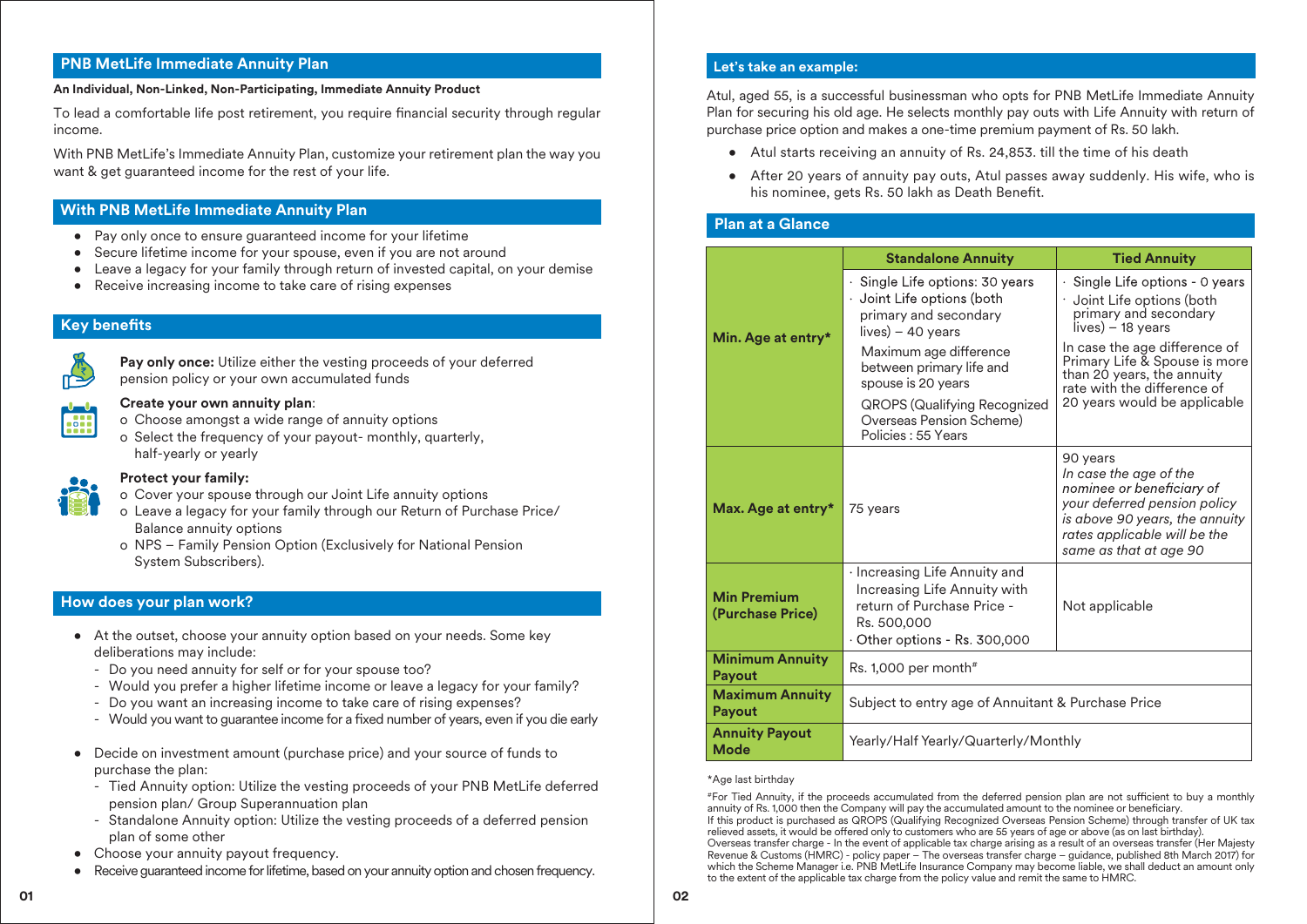# **Types of Annuity**

Tied Annuity: Annuity policies purchased from the proceeds of a deferred pension plan issued or administered by PNB MetLife India Insurance Company Ltd (PMLI) would be referred as Tied Annuity.

Standalone Annuity: Annuity policies purchased from any other sources but not from proceeds of a deferred pension plan issued or administered by PNB MetLife would be referred as Standalone Annuity.

## **Benefits in detail**

You can choose any one of the following annuity options at inception. The annuity shall be payable in arrears under all options.

#### **Single Life annuity options**

- **Life Annuity**: Annuity shall be payable at a constant rate throughout the life of the annuitant. In event of death of the annuitant, all future annuity payments shall cease immediately.
- **Life Annuity with return of Purchase Price**: Annuity shall be payable at a constant rate throughout the life of the annuitant. In case of death of the annuitant, all future annuity payments shall cease immediately and the purchase price shall be payable to the nominee or beneficiary.
- **Life Annuity with Return of Balance**: Annuity shall be payable at a constant rate throughout the life of the annuitant. In case of death of the annuitant, the annuity payments will cease and the balance, if any, shall be refunded to the nominee or beneficiary. The balance shall be equal to the purchase price less sum of total annuity payments made as on date of death provided the difference is positive.
- **Life Annuity with certain period of 5, 10, 15 or 20 years**: Annuity shall be payable at a constant rate for a guaranteed period of 5, 10, 15 or 20 years from policy issue, as per the option exercised by the annuitant, irrespective of survival of the annuitant. Thereafter annuity shall be payable throughout the life of the annuitant. In case of death of annuitant within the guaranteed period, annuity payments shall continue to be paid to the nominee till the end of the chosen guaranteed period and thereafter the annuity payments shall cease. The end of guaranteed period will be either the 5th, 10th, 15th or 20th policy anniversary depending on the choice of option. In case of death of annuitant after the guaranteed period, all future annuity payments shall cease immediately.
- **Increasing Life Annuity (Increasing @ 3%)**: The amount of Annuity payable shall increase @ 3% compounded per annum and shall be payable throughout the life of the annuitant. This increase would be applicable at each policy anniversary. In case of death of the annuitant, all future annuity payments shall cease immediately.
- **Increasing Life Annuity (Increasing @ 3%) with return of Purchase Price**: The amount of Annuity payable shall increase @ 3% compounded per annum a shall

 be payable throughout the life of the annuitant. This increase would be applicable at each policy anniversary. In case of death of the annuitant, annuity payments shall cease immediately and purchase price shall be payable to the nominee or beneficiary.

## **Joint Annuity (Two Lives) options**

Under the options described below, both primary life and spouse (secondary life) are annuitants

- **Joint Life Last Survivor Annuity:** The annuity payments shall be payable at a constant rate as long as one of the annuitant is alive. All future annuity payments shall cease upon the death of the last surviving annuitant or upon simultaneous death of both the annuitants.
- **Joint Life Last Survivor Annuity with return of Purchase Price**: The annuity payments shall be payable at a constant rate as long as one of the annuitant is alive. In case of death of the last surviving annuitant or in case of simultaneous death of both the annuitants, the purchase price shall be payable to the nominee or beneficiary.
- **Joint Life Last Survivor Annuity reducing to 50% for spouse**: The annuity payments shall be payable in full as long as the primary life is alive. In case of death of the primary life, 50% of annuity payments shall be payable to the spouse for life. Annuity payments shall cease upon the death of the last surviving annuitant or upon simultaneous death of both the annuitants.
- **Joint Life Last Survivor Annuity reducing to 50% for spouse with return of Purchase Price**: The annuity payments shall be payable in full as long as the primary life is alive. In case of death of the primary life, 50% of annuity payments shall be payable to the spouse for life. Upon death of the last surviving annuitant or upon simultaneous death of both the annuitants, annuity payments shall cease and the purchase price will be paid to the nominee or benefeciary

#### **NPS – Family Income (Exclusively for National Pension System Subscribers)**

Under this option, the annuity benefit would be payable in accordance with the regulations as prescribed by Pension Fund Regulatory and Development Authority (PFRDA).

As per current regulations, the annuity benefit will be payable for life of the subscriber and his/her spouse as per the annuity option "**Joint Life Last Survivor Annuity with return of Purchase Price**". In case, the subscriber does not have a spouse, the annuity benefit will be payable for life of the subscriber as per the annuity option "**Life Annuity with Return of Purchase Price**".

 In case of demise of the subscriber before the vesting of the annuity, the annuity benefits will be payable for life of the spouse as per the annuity option "Life **Annuity with Return of Purchase Price**"

 On death of the annuitant (s), the annuity payment would cease and refund of the purchase price shall be utilized to purchase an annuity contract afresh for living dependent parents (if any).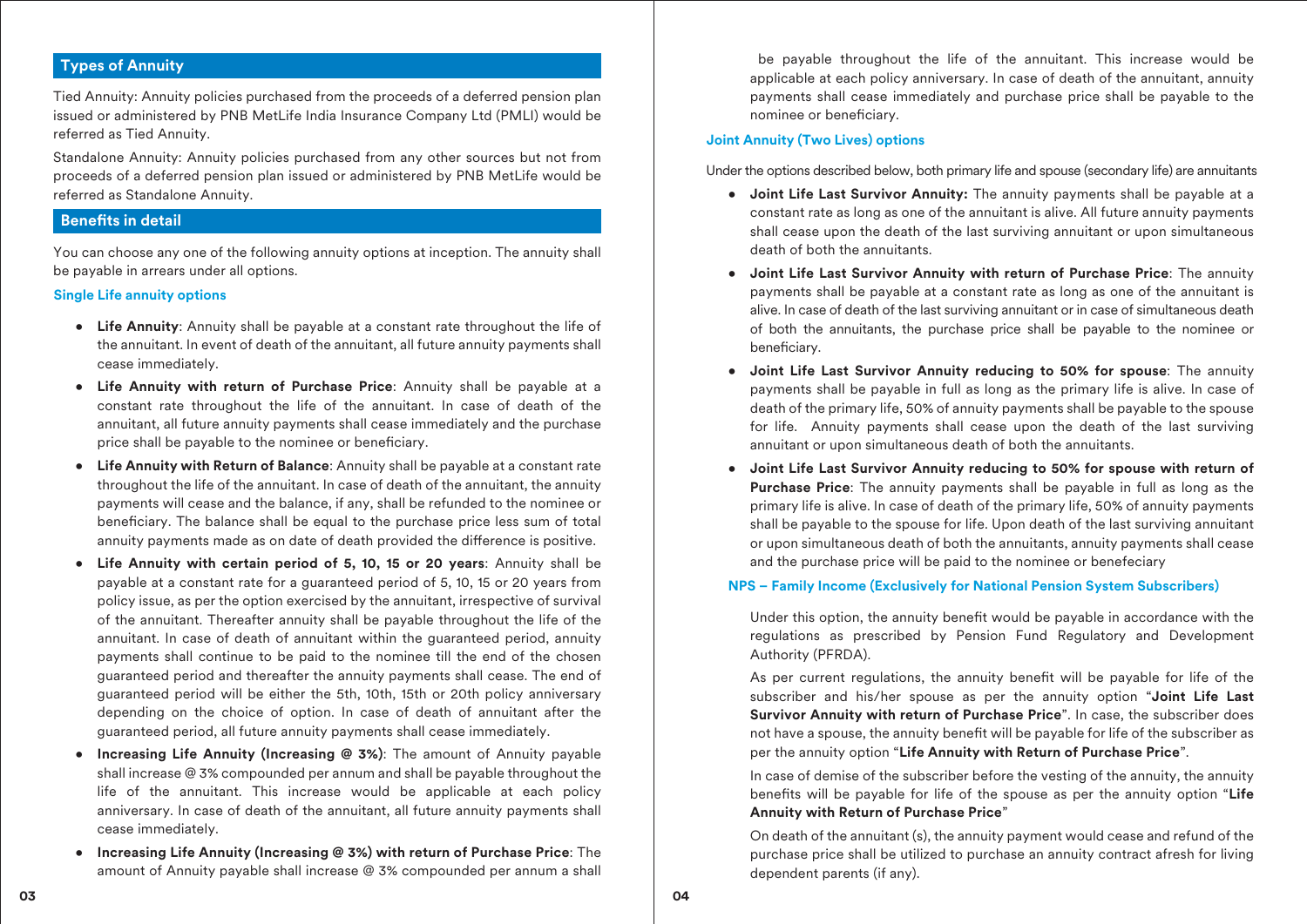as per the order specified below.

a) Living dependent mother of the deceased subscriber

b) Living dependent father of the deceased subscriber

However, the annuity amount would be revised and determined as per the annuity option "**Life Annuity with Return of Purchase Price**" using the annuity rate prevalent at the time of purchase of such annuity by utilizing the Purchase Price required to be refunded to the nominee under the annuity contract.

The annuity would continue until all such family members in the order specified above are covered. After the coverage of all such family members, the Purchase Price shall be returned to the surviving children of the subscriber and in the absence of the children, the legal heirs of the subscriber, as may be applicable. In case no such family member exists upon the death of the last survivor, there would be a refund of the Purchase Price to the nominee.

# **Annuity Payment Mode**

You may select to receive annuity pay out as Yearly, Half- Yearly, Quarterly or Monthly mode.

The annuity rates for Annuity Payment modes (other than monthly) are calculated by multiplying the monthly annuity rates by the applicable modal factors given below:

| <b>Annuity Payment Mode</b> | <b>Modal Factors</b> |
|-----------------------------|----------------------|
| Yearly                      | 1.0272               |
| Half-Yearly                 | 1.0122               |
| Quarterly                   | 1.0049               |

The annuity will be payable only in monthly mode or other mode to NPS Subscribers as applicable under the NPS rules.

## **Other features**

#### **Free look**

In the event you disagree with any of the terms and conditions of the Policy, you have a period of 15 days (applicable for all distribution channels, except for Distance Marketing channel or Electronic Policies which will have 30 days) to exercise any of the following options, depending on the classification of your policy.

| S.No | <b>Type</b>                                                                                                                                           | <b>Action</b>                                                                                                                                                                                                                                                                                                                                                               |
|------|-------------------------------------------------------------------------------------------------------------------------------------------------------|-----------------------------------------------------------------------------------------------------------------------------------------------------------------------------------------------------------------------------------------------------------------------------------------------------------------------------------------------------------------------------|
| 1    | <b>Tied Annuity-</b><br>where the policyholder has<br>to purchase annuity<br>compulsorily from PNB<br>MetLife India Insurance<br>Co. Ltd.             | You may change the annuity option you had<br>earlier chosen by communicating the same to<br>the Company in writing.<br>However no free look option to refund the<br>purchase price will be available                                                                                                                                                                        |
| 2    | <b>Tied Annuity-</b><br>where the policyholder<br>does not have to purchase<br>annuity compulsorily from<br>PNB MetLife India<br>Insurance Co. Ltd.   | You have the option to return the policy stating<br>the reasons for your objection. You shall be<br>entitled to a return of the premium paid, subject<br>to a deduction for any expenses incurred by<br>the company towards medical examination<br>and stamp duty charges. This amount shall be<br>transferred to the insurer from where you shall<br>purchase the annuity. |
| 3    | <b>Standalone Annuity-</b><br>where the policyholder is<br>purchasing an immediate<br>annuity not from proceeds<br>of PNB MetLife's pension<br>plans. | You have the option to return the policy stating<br>the reasons for your objection. You shall be<br>entitled to a return of the premium paid, subject<br>to a deduction for any expenses incurred by<br>the company towards medical examination and<br>stamp duty charges.                                                                                                  |
| 4    | <b>Standalone Annuity-</b><br>where the policyholder is<br>utilizing the proceeds of<br>another insurer's deferred<br>pension plan.                   | You have the option to return the policy stating<br>the reasons for your objection. You shall be<br>entitled to a return of the premium paid, subject<br>to a deduction for any expenses incurred by<br>the company towards medical examination<br>and stamp duty charges. This amount shall be<br>transferred to the insurer from where you shall<br>purchase the annuity. |
| 5    | <b>NPS Annuity - Policies</b><br>purchased out of NPS<br>proceeds                                                                                     | You have the option to return the policy stating<br>the reasons for your objection. Purchase price<br>less stamp duty, will be transferred to the NPS<br>fund from where the money was originally<br>received                                                                                                                                                               |
| 6    | <b>QROPS (Qualifying</b><br><b>Recognized Overseas</b><br><b>Pension Scheme) -</b><br>Transfer of UK tax relieved<br>assets                           | You have the option to return the policy stating<br>the reasons for your objection. The proceeds<br>from cancellation in free look period shall only<br>be transferred back to the Fund House from<br>where the money was received.                                                                                                                                         |

#### Note

The free look refund proceeds will be governed by the provisions as stated in your original pension policy or regulations as applicable for your original pension scheme. We will refund the monies directly to the scheme/ plan chosen by you or insurer or entity, provided that the scheme/ plan is authorized to receive such amounts and is approved under the prevalent regulations.

For 2, 3 & 4 above if any annuity payment has already been paid to you during the free look period, the same shall be deducted when refunding the premium.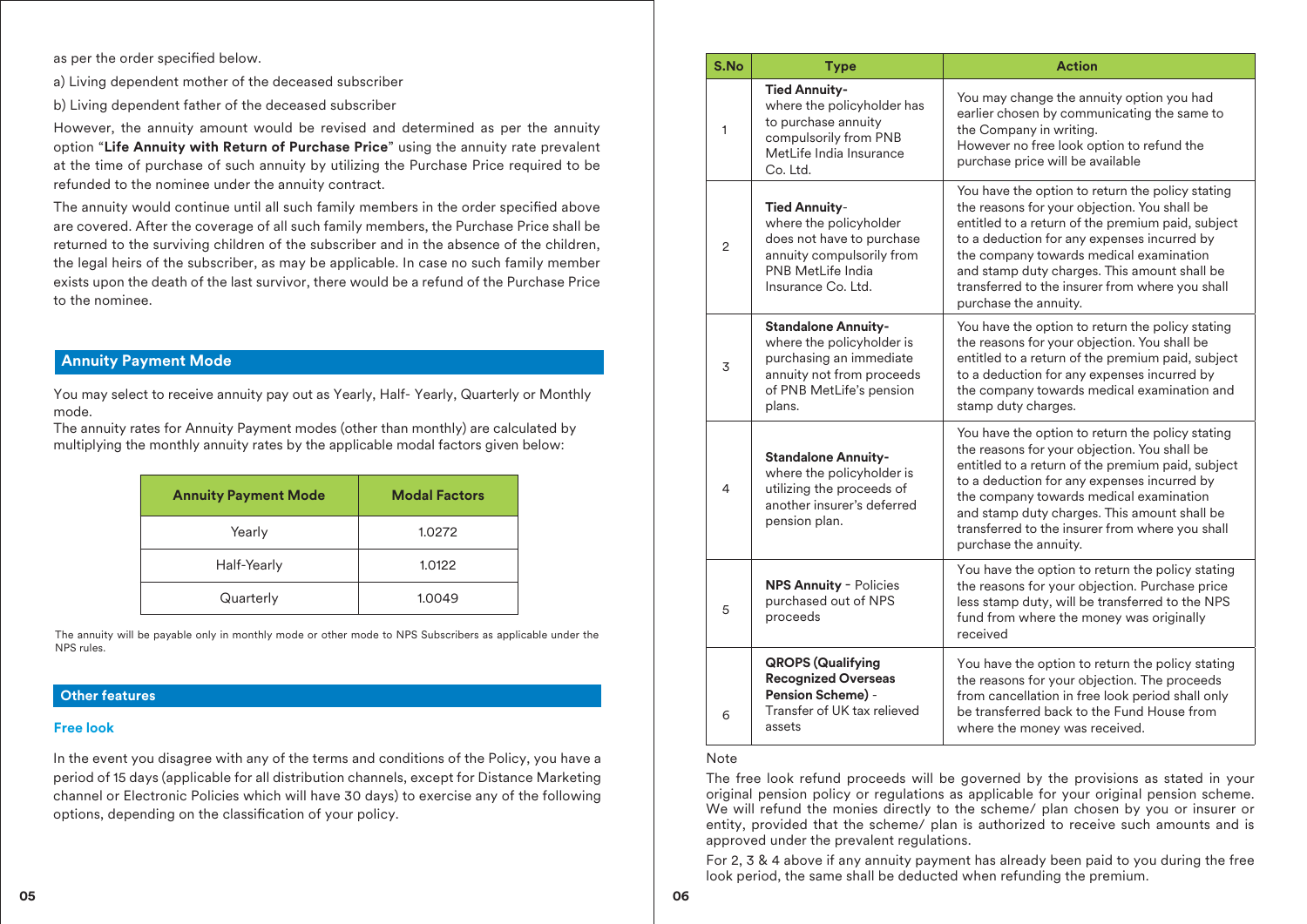# **Policy Loan**

Policy loan is not allowed under this policy.

## **Surrender Value**

There is no surrender benefit in this policy.

# **Termination**

The Policy will be terminated on the following events depending on the option chosen and settlement of death benefit, if any:

| No.            | <b>Annuity Option</b>                                                                                  | <b>Policy Termination</b>                                                                |
|----------------|--------------------------------------------------------------------------------------------------------|------------------------------------------------------------------------------------------|
| 1              | Life Annuity                                                                                           | Upon death of primary life                                                               |
| 2              | Life Annuity with return of Purchase<br>Price                                                          | Upon death of primary life                                                               |
| 3              | Life Annuity with Return of Balance                                                                    | Upon death of primary life                                                               |
| 4              | Life Annuity with certain period of 5, 10,<br>15 or 20 years                                           | Upon death of primary life or at the<br>end of certain period, whichever<br>occurs later |
| 5              | Increasing Life Annuity (Increasing $@3\%$ )                                                           | Upon death of primary life                                                               |
| 6              | Increasing Life Annuity (Increasing @<br>3%) with return of Purchase Price                             | Upon death of primary life                                                               |
| $\overline{7}$ | Joint Life Last Survivor Annuity                                                                       | Upon death of both primary and<br>secondary life                                         |
| 8              | Joint Life Last Survivor Annuity with<br>return of Purchase Price                                      | Upon death of both primary and<br>secondary life                                         |
| 9              | Joint Life Last Survivor Annuity reducing<br>to 50% for spouse                                         | Upon death of both primary and<br>secondary life                                         |
| 10             | Joint Life Last Survivor Annuity reducing<br>to 50% for spouse with return of<br><b>Purchase Price</b> | Upon death of both primary and<br>secondary life                                         |
| 11             | NPS - Family Income                                                                                    | Upon death of the NPS subscriber<br>and all family members                               |

The policy may be terminated by cancellation within the free look period, however this may not be permitted in case of a tied annuity.

#### **Nomination**

Nomination should be in accordance with provisions of Section 39 of the Insurance Act 1938 as amended from time to time. Nomination of this Policy is not applicable if the Policy has been effected under Section 6 of the Married Women's Property Act 1874.

#### **Assignment**

Assignment should be in accordance with provisions of Section 38 of the Insurance Act 1938 as amended from time to time. Assignment of this Policy is not applicable if the

Policy has been effected under Section 6 of the Married Women's Property Act 1874.

## **Tax Benets**

Tax benefits under this plan are available as per the provisions and conditions of the Income Tax Act, 1961 and are subject to any changes made in the tax laws in future. Please consult your tax advisor for advice on the availability of tax benefits for the Premiums paid and proceeds received under the policy for more details.

## **About PNB MetLife**

PNB MetLife India Insurance Company Limited (PNB MetLife) is a joint venture where MetLife, Inc. and Punjab National Bank (PNB) are the majority shareholders. PNB MetLife was previously known as MetLife India Insurance Company Limited (MetLife India). MetLife India has been present in India since 2001.

PNB MetLife brings together the financial strength of one of the world's leading life insurance providers, MetLife, Inc., and the credibility and reliability of Punjab National Bank, one of India's oldest and leading nationalised banks. The vast distribution reach of PNB together with the global insurance expertise and product range of MetLife makes PNB MetLife a strong and trusted insurance provider.

## **Disclaimer**

## **Statutory Warning:**

Section 41 of the Insurance Act, 1938, as amended from time to time states:

- (1) No person shall allow or offer to allow, either directly or indirectly, as an inducement to any person to take out or renew or continue an insurance in respect of any kind of risk relating to lives or property in India, any rebate of the whole or part of the commission payable or any rebate of the premium shown on the policy, nor shall any person taking out or renewing or continuing a policy accept any rebate, except such rebate as may be allowed in accordance with the published prospectuses or tables of the insurer
- (2) Any Person making default in complying with the provisions of this section shall be punishable with fine which may extend to ten lakh rupees.

## **Extract of Section 45, of the Insurance Act, 1938, as amended form time to time states**

#### **Policy not be called in question on ground of mis statement after three years.**

- (1) No policy of life insurance shall be called in question on any ground whatsoever after the expiry of three years from the date of the policy, i.e., from the date of issuance of the policy or the date of commencement of risk or the date of revival of the policy or the date of the rider to the policy, whichever is later.
- (2) A policy of life insurance may be called in question at any time within three years from the date of issuance of the policy or the date of commencement of risk or the date of revival of the policy or the date of the rider to the policy, whichever is later, on the ground of fraud: